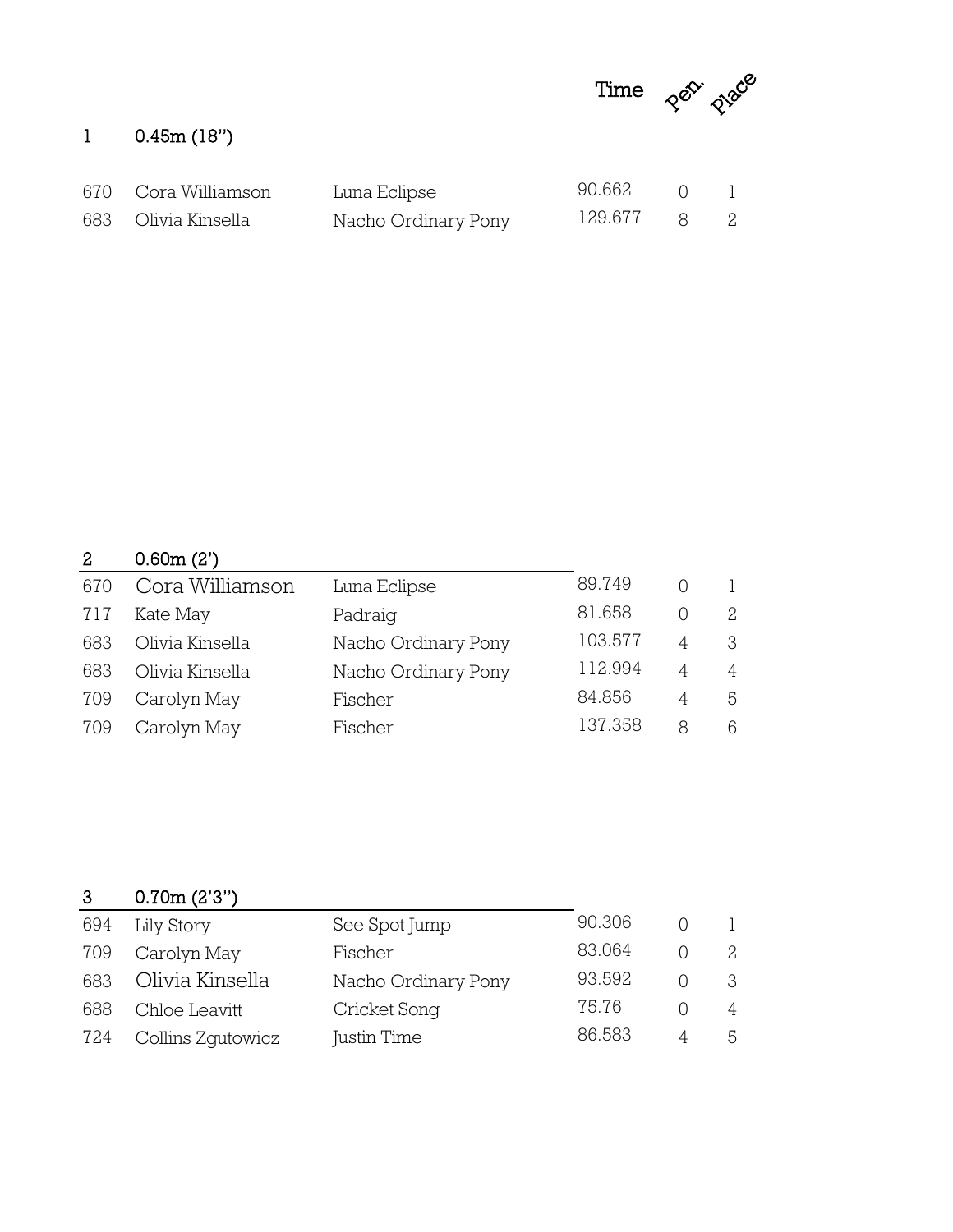| 4   | 0.80m (2'7'')     |                       |        |                |                |
|-----|-------------------|-----------------------|--------|----------------|----------------|
| 737 | Sophia Hand       | Carissan              | 85.955 | $\overline{0}$ | 1              |
| 89  | Sara Beth Anton   |                       | 90.04  | $\overline{O}$ | $\overline{2}$ |
| 725 | Melanie Smith     | Ballyneocastle TD     | 83.358 | 0              | 3              |
| 717 | Kate May          | Padraig               | 82.183 | $\overline{O}$ | 4              |
| 699 | Brandalyn Fitz    | Fitz and the Tantrums | 79.225 | 0              | 5              |
| 719 | Whitney Rowell    | Leitrim               | 78.051 | 0              | 6              |
| 733 | Madison Zgutowicz | My Valentine          | 75.379 | $\overline{0}$ | $\sqrt{ }$     |
| 89  | Sara Beth Anton   |                       | 87.602 | 4              | 8              |
| 88  | Sara Beth Anton   |                       | 86.384 | 4              | $\Theta$       |
| 88  | Sara Beth Anton   |                       | 84.906 | 4              | 10             |
| 724 | Collins Zgutowicz | Justin Time           | 83.778 | 4              | 11             |
| 732 | Hadiya Yarbou     | Valiant               | 76.85  | 4              | 12             |
| 688 | Chloe Leavitt     | Cricket Song          | 74.95  | 4              | 13             |
| 730 | Leilani Babayigit | Gator Chomp           | 72.003 | 4              | 14             |
| 719 | Whitney Rowell    | Leitrim               | 78.797 | 8              | 15             |
| 5   | 0.90m(2'11'')     |                       |        |                |                |
| 725 | Melanie Smith     | Ballyneocastle TD     | 80.638 | 0              | 1              |
| 733 | Madison Zgutowicz | My Valentine          | 72.925 | $\overline{0}$ | $\overline{c}$ |
| 732 | Hadiya Yarbou     | Valiant               | 78.589 | 4              | 3              |
| 800 | Lily Moshell      | Remington Ready       | 71.612 | 4              | $\overline{4}$ |
| 725 | Melanie Smith     | Ballyneocastle TD     | 78.621 | 8              | 5              |
| 699 | Brandalyn Fitz    | Fitz and the Tantrums | 77.404 | 8              | 6              |

## 0.90m (2'11") – Payback

| 699 Brandalyn Fitz | Fitz and the Tantrums | 77.477 |                |     |
|--------------------|-----------------------|--------|----------------|-----|
| 737 Sophia Hand    | Carissan              | 82.262 | 4              |     |
| 800 Lily Moshell   | Remington Ready       | 72.631 | $\overline{4}$ | - 3 |

|    | $0.95$ (3'1")      |        |                |  |
|----|--------------------|--------|----------------|--|
|    | 90 Sara Beth Anton | 84.901 | $\cap$         |  |
| 90 | Sara Beth Anton    | 85.768 | $\overline{4}$ |  |